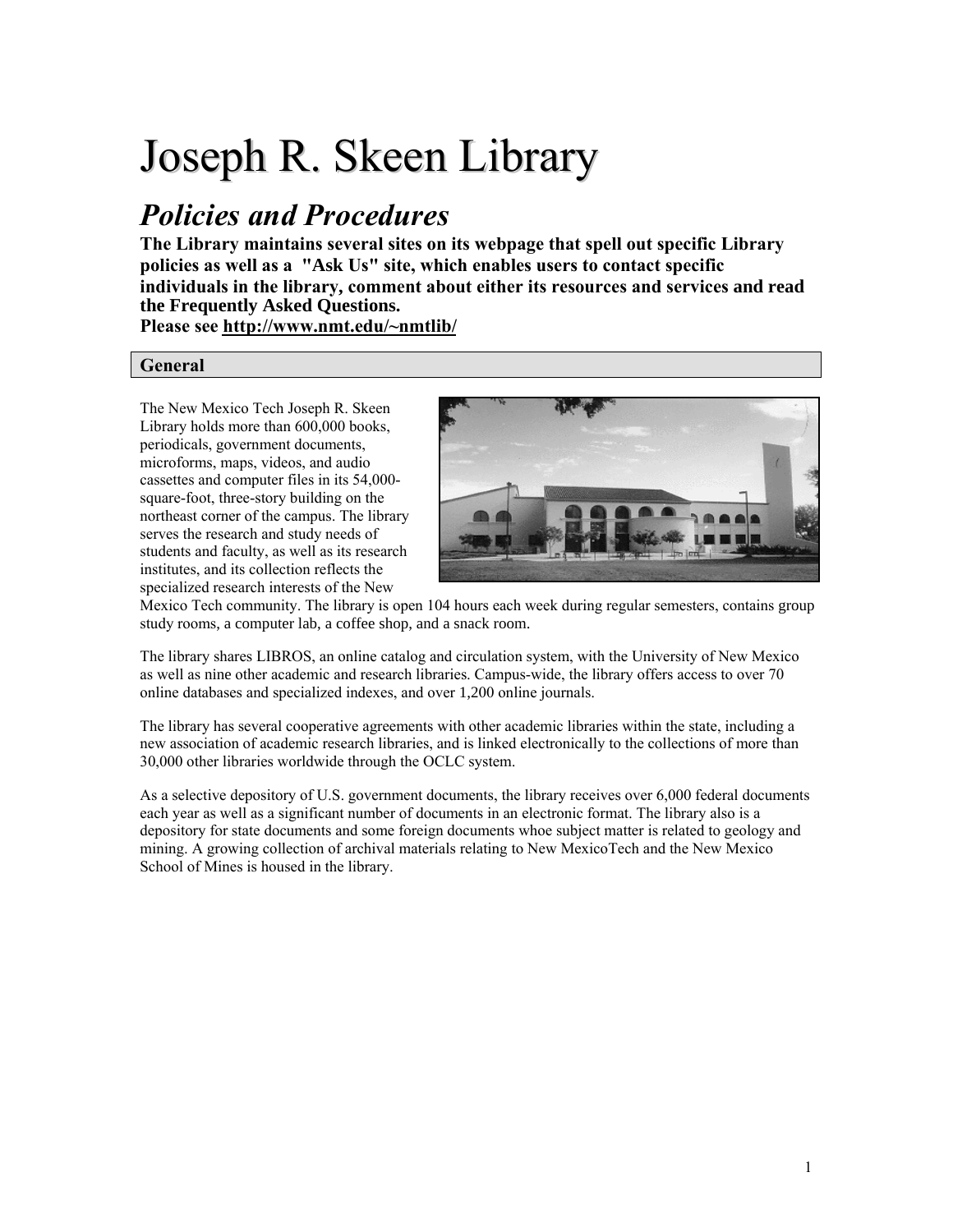| <b>Operating Hours</b> (505) 835 - 5614          |                                                      |                        |                                   |                          |          |
|--------------------------------------------------|------------------------------------------------------|------------------------|-----------------------------------|--------------------------|----------|
| <b>Fall/Spring Semesters</b>                     |                                                      | <b>Summer Semester</b> |                                   | <b>Between Semesters</b> |          |
|                                                  | Mon-Thurs $\ \times\$ 8am-12am $\ \text{Mon-Thus}\ $ |                        | 8am-10pm                          |                          |          |
| Fri                                              | 8am-5pm                                              | Fri                    | 8am-5pm                           | Mon-Fri                  | 8am-5pm  |
| Sat                                              | Noon-6pm                                             | Sat                    | Noon- $6$ pm                      | Sat-Sun                  | Noon-6pm |
| Sun                                              | Noon-12am Sun                                        |                        | $\left  \text{Noon-10pm} \right $ |                          |          |
| Special holiday hours may be posted accordingly. |                                                      |                        |                                   |                          |          |

# **Circulation**

#### **Undergraduate Students**

Undergraduate students may check out books, government documents, maps, audio tapes and how-to videos for three weeks with one renewal allowed. All other videos may be kept for three days.

Renewals: Materials may be renewed if another patron has not placed a hold on the items. Two renewals may be made by phone. After that, the items need to be brought to the circulation desk for renewal. Reserve materials and videos may not be renewed.

**It is now possible fo[r undergraduates](http://library.unm.edu/patroninfo/) to ren[ew books on](http://library.unm.edu/patroninfo/)line and view items that are checked out to an account. (Users must enter their library barcode number where the form asks for "Patron ID.")** 

Fines: See Fine [policies](http://www.nmt.edu/~nmtlib/CIRCULATION/fines.htm) on Page 4 of this document for information on billing for overdue and lost items.

**First Time Users:** Students who have never used the library need to bring their student ID to the circulation desk in order to create a patron record before checking out materials.

Library privileges expire at the end of every semester. Students are advised to please bring their new course schedule to the circulation desk at the beginning of each semester in order to update their patron records.

#### **New Mexico Tech Graduate Students/Faculty/Staff**

New Mexico Tech graduate students, faculty, and staff may check out books and government documents for the entire semester. Maps, audio tapes and how-to videos check out for three weeks. All other videos may be kept for three days.

Graduate Student and Staff Renewals: Materials on extended loan may not be renewed by phone. The items must be brought to the circulation desk to be checked in, after which patrons are free to check them out again, if no one has placed a hold on them.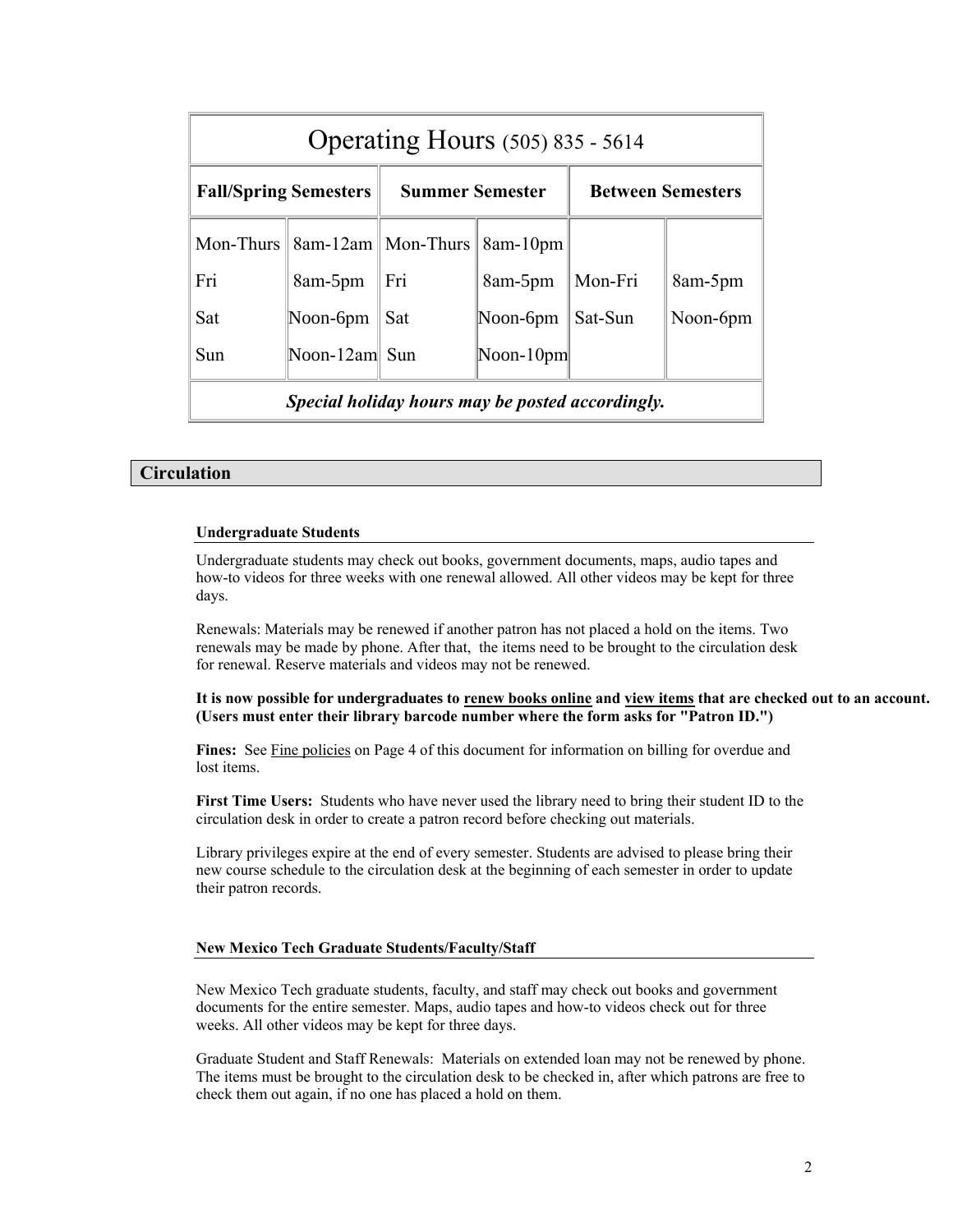Faculty Renewals: Faculty may telephone the circulation desk to renew the materials they have checked out at the end of each semester, with the exception of spring semester. Each May, faculty members need to bring all checked-out materials to the Circulation desk for renewal.

#### **It is now possible to [view items that are](http://library.unm.edu/patroninfo/) chec[ked out to a](http://library.unm.edu/patroninfo/)n account.**

**Fines:** See Fine policies on Page 4 of this document for information on billing for overdue and lost items.

**First-Time Users:** New faculty, graduate students, students and staff need to bring their NMT ID to the circulation desk in order to create a patron record before checking out materials.

**Graduate Students:** Library privileges for graduate students expire at the end of every semester. Graduate students are asked to bring their new course schedule/proof of registration to the circulation desk at the beginning of each semester to update their patron records.

#### **Special Borrowers**

Special Borrowers' cards allow members of the community who are not associated with New Mexico Tech to check out library materials.

Special borrowers need to fill out an application card. Special Borrowers may check out books, government documents, maps, audio tapes, and how-to videos for three weeks. All other videos may be checked out for three days.

**Computers:** The library has a number of computers available for reference/internet use free of charge. Children under 17 years of age must make a special application in order to either use the terminals or check out books.

Special Borrowers may not use the Library's Interlibrary Loan Service.

**Renewals**: Two renewals may be made by phone and, thereafter, in person, if no holds have been placed on the items.

#### **Course Reserves**

Many professors place class-related materials such as notes and textbooks on reserve at the circulation desk.

According to the specifications of the professor, these items may be checked out for two hours, four hours, twelve hours/overnight, one week and two weeks. Two-hour and four-hour reserves may not leave the library.

#### **Circulating Resources**

Circulating materials include:

- Books -- Books are located on the second floor of the library.
- Government Documents -- The library has been a depository for federal government documents since 1984 and for state documents since 1988. Most government documents can be checked out. More information on government documents is given at the government documents web page: <http://infohost.nmt.edu/~nmtlib/GOVDOCS/homepage.html>.
- Audio Tapes and CD's-- Music and self-help audio tapes and CD'sVideo Tapes Entertainment videos may be checked out for three days, while instructional videos circulate for three weeks.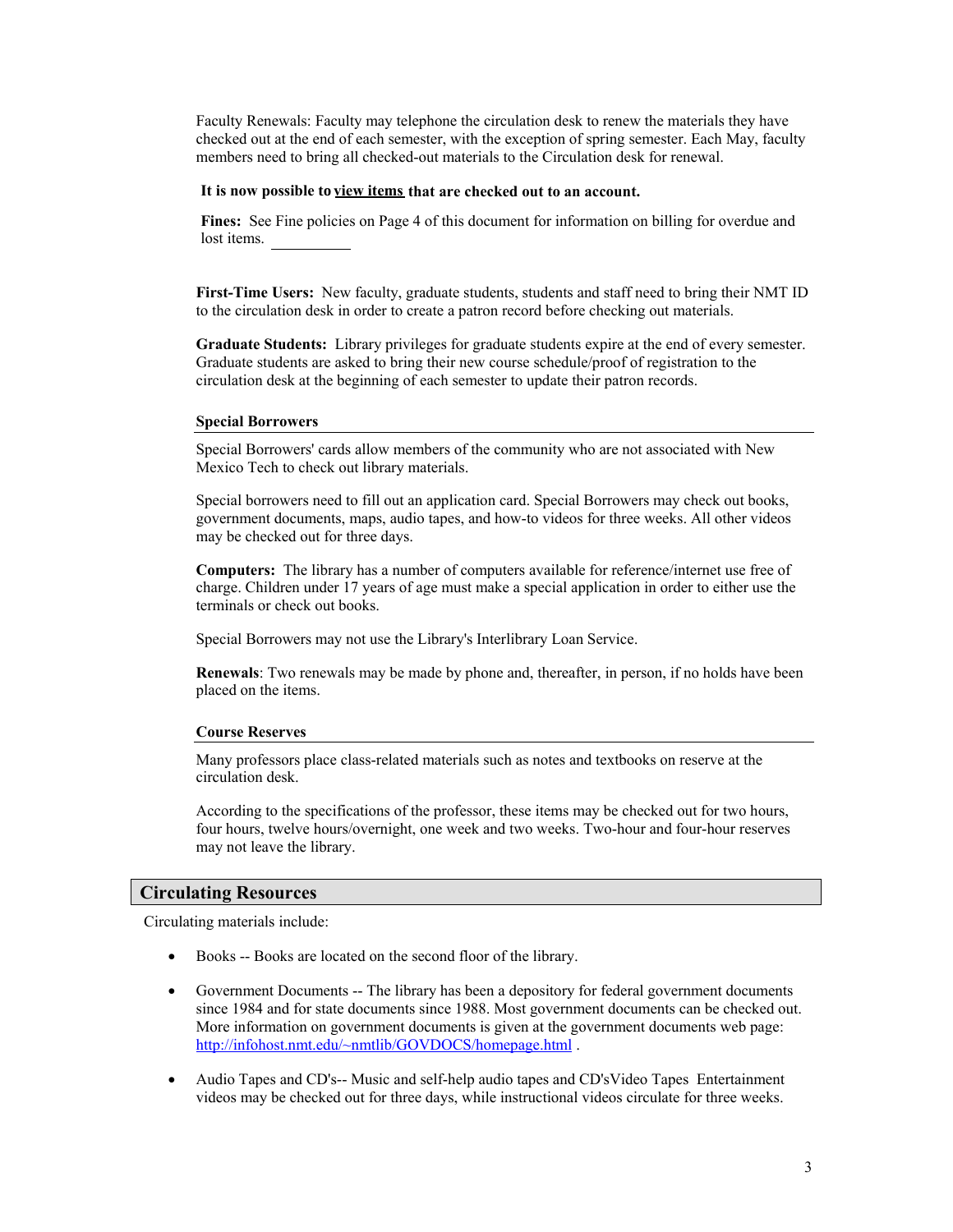- Maps -- The library owns approximately 17,700 maps. They are located on the garden level and may be checked out for three weeks.
- Posters (Semester Loan) -- A limited selection of posters is located in the map room; posters may be checked out for the entire semester.

Holds: If users wich to request an item that has already been checked out, they may place a hold on the item and will be notified when it is returned. (Holds may not be placed on videos and course reserves.)

# **Copiers, Printers and Microform Printing**

Copiers are available for use with coins, bills or with a copy card.

Copy cards are usually purchased at the library through a Vendacoder system for either the copies or the microform reader/printers.

## **Electronic Journals**

**Use of electronic journals is subject to copyright laws. Use and copy for individual and collaborative scholarship is expected; however, systematic downloading and/or redistribution to non-subscribers are prohibited.** 

**Please see <http://www.nmt.edu/~nmtlib/PERIODICALS/ELECTRONICJOURNALS.htm>for a list of journals.** 

These journals are available full-text either direct from the publisher or though our serial vendor. The articles may take some time to load. You must have Adobe Acrobat loaded on your PC to view these articles.

# **Fines Policy**

- Books, Government Documents, Maps, Audio Tapes, and Instructional Videos: When these items become two weeks overdue, the charge is \$1 per item.
- Entertainment Videos: The charge is \$1 per item for each day overdue.
- Course Reserves: The fine for 2, 4, and 12 hour/overnight course reserves is \$1 per item per hour (or part of an hour) overdue. Extended course reserves which check out for one or two weeks incur a charge of \$1 per day per item.
- Billing for Lost Books/Replacements: When items in the "Books" category above become one month overdue (or two weeks overdue in the case of videos and extended course reserves), the patron is billed the replacement cost of the item in addition to a \$15 non-refundable processing fee per item.

New Mexico Tech students, faculty, and staff are billed through their accounts at the Cashier's Office. Special Borrowers must pay their fines at the circulation desk.

For questions or concerns regarding fines, email gs[tahlman@admin.nmt.edu](mailto:gstahlman@admin.nmt.edu)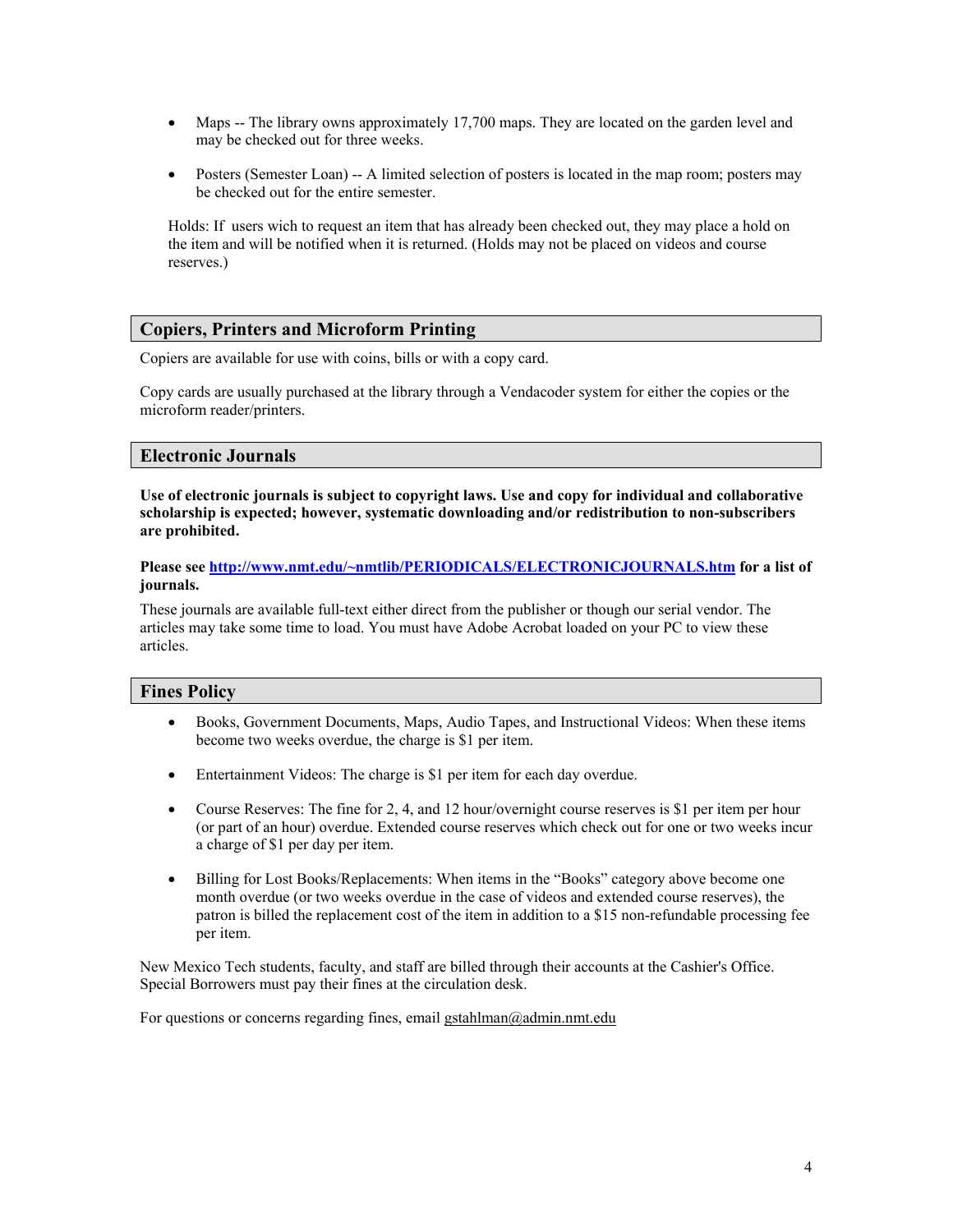# **Interlibrary Loan**

The purpose of Interlibrary Loan is to assist in the research and information needs of New Mexico Tech students, staff, and faculty by obtaining materials which are not held at the Skeen Library. The Interlibrary Loan service is usually free and is available to all New Mexico Tech students, staff and faculty with a valid Tech ID and a current Library Patron Record. All students must update their Library Patron Record each semester.

#### **Limitations**

Interlibrary Loan does not request materials that are held by the New Mexico Tech Library. If the required material is checked out, one may place a "hold" at the Circulation Desk. The material will be recalled for the person making the request (all parties remain anonymous).

If a person is unable to locate New Mexico Tech Library materials, the user should ask for assistance at the Reference Desk, or place a "search" at the Circulation Desk.

Interlibrary Loan cannot fill requests for textbooks required for current semester use. These materials are available at the New Mexico Tech Bookstore.

# **Internet Use Policy**

Library users are encouraged to use the Internet for educational and informational purposes. All users of the Internet are expected to use this resource in a manner consistent with the purposes for which it is provided and according to guidelines established by the Library and the Tech Computer Center (TCC): [\(http://infohost.nmt.edu/tcc/access/html\)](http://infohost.nmt.edu/tcc/access/html). The New Mexico Tech Skeen Library, as a state and federal government depository, complies with all free public access laws.

- Availability Internet resources are provided primarily for New Mexico Tech students, faculty and staff.
- Persons under the age of 17 Without a New Mexico Tech ID will need to comply with the Children in the Library Policy [\(http://www.nmt.edu/~nmtlib/children.html\)](http://www.nmt.edu/~nmtlib/children.html)
- Unacceptable Use Reconfiguring hardware or software, chat rooms, porn sites and playing games. Any use of computers at Skeen Library for illegal or obscene purposes as defined by the Federal Protection of Children Act, 18 U.S.C., Section 1465, or in violation of New Mexico law prohibiting the display of sexually explicit matters in an establishment frequented by children, will result in the revocation of the user's privileges.
- Disclaimer New Mexico Tech Skeen Library does NOT monitor or control the information accessed over the Internet. While the Internet expands access to information, it contains information that may be inaccurate, outdated, or offensive. Patron use of the Internet carries with it the responsibility to evaluate the quality of the information accessed.

WARNING: Internet transmissions are subject to interception under the USA Patriot Act.

#### **Library Research Instruction**

The New Mexico Tech Skeen Library offers students, faculty and staff many different ways to become familiar with the library and information resources. Library research instruction teaches how to obtain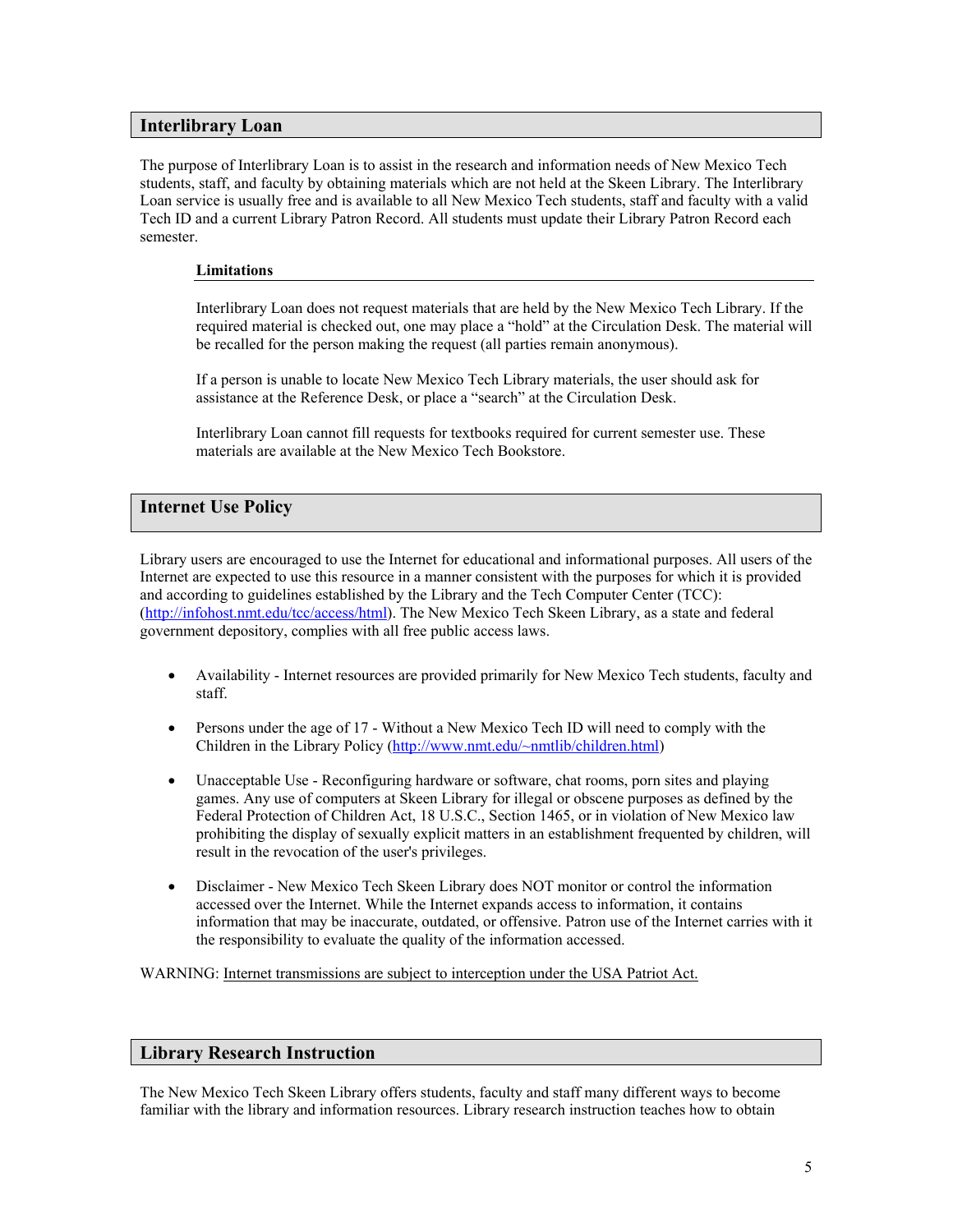information more efficiently and to evaluate it more thoroughly. Students learn research skills needed to continue their education beyond their years at New Mexico Tech.

Different types of instruction:

#### **[Orientation](http://www.nmt.edu/~nmtlib/INFO/instruction.html)**

- Library orientation
- Introductory materials on library services
- Quick instruction on basic information retrieval strategies and skills

#### **[Individual Research](http://www.nmt.edu/~nmtlib/INFO/instruction.html) Consultations**

• Learn specific skills depending on individual research needs, such as literature searching for a thesis or dissertation. Typicall, it takes 10-30 minutes to complete a session.

#### **[Course-related instruction](http://www.nmt.edu/~nmtlib/INFO/instruction.html)**

Students learn how to use a set of information resources related to a specific subject course with appropriate examples or hands-on experience. Course specific web pages can also be created and tailored to the information needs of your class. Typical contents include:

- Identifying key information resources
- Analyzing and evaluating information
- LIBROS, the online catalog
- Article databases (subject specific)
- Applicable web resources
- Library Services

#### **[Special workshops/seminars](http://www.nmt.edu/~nmtlib/INFO/instruction.html)**

Students learn to master a specific set of information skills, focusing on a specific resource or a related set of resources. Examples:

- Patent Searching Fundamentals
- Using EndNote with Skeen Library Databases

#### **To schedule an instruction session contact:**

JOAN SHEDIVY Information Literacy Librarian 505-835-6367 [jshedivy@nmt.edu](mailto:jshedivy@nmt.edu)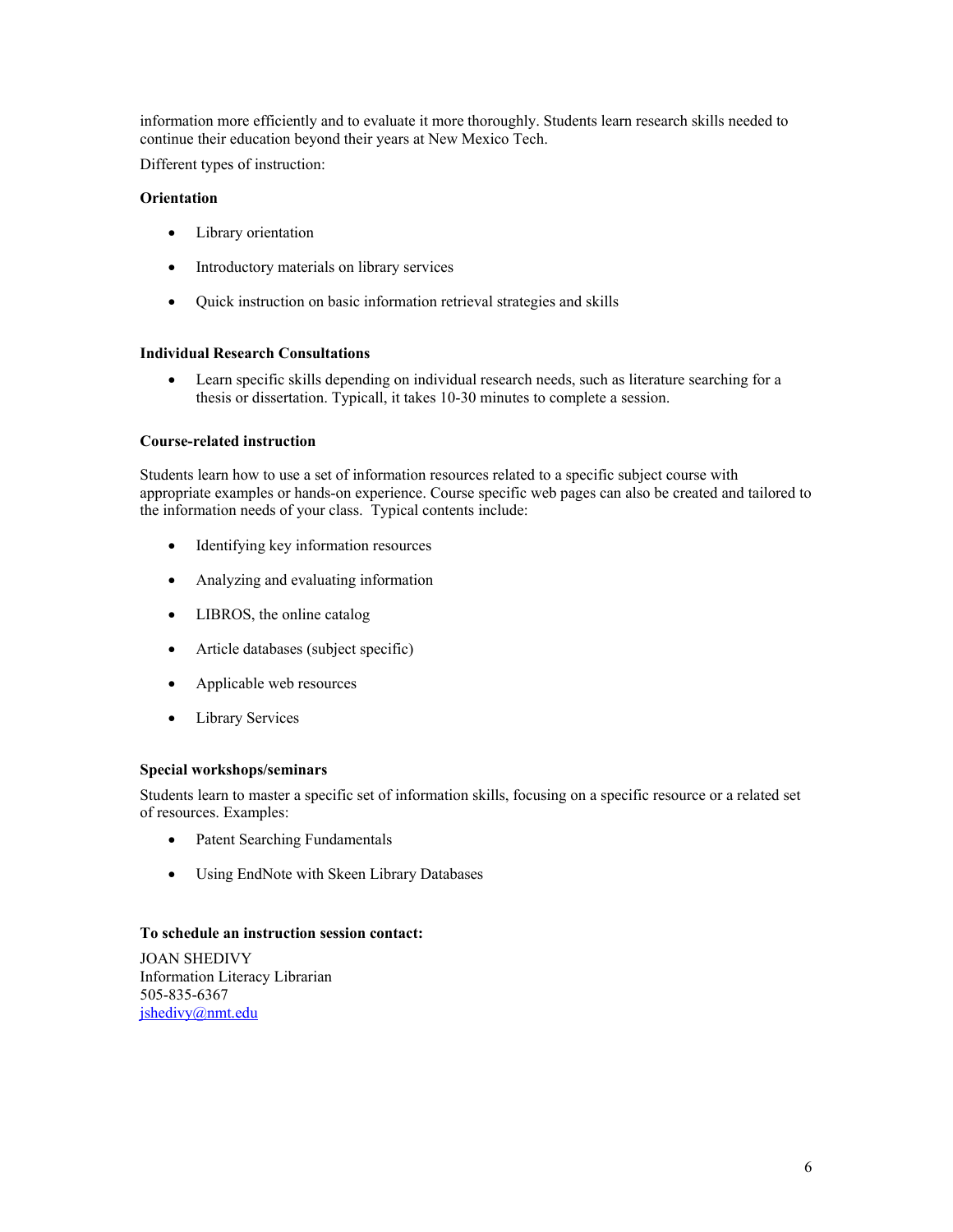# **Non-Circulating Resources**

The following items are Non-Circulating Resources, and may not be checked out:

- Periodicals -- Periodicals are located on the garden level and are organized alphabetically by journal title. Current popular periodicals are in the reading lounge.
- Reference Materials -- The reference collection includes encyclopedias, dictionaries, almanacs, handbooks, biographical and literary sources, and bibliographies. It is located on the main floor of the library.
- Special Collections -- The library's Special Collections may be used with special permission.
- Abstracts/Indexes -- Indexes and Abstracts are located on the main floor
- Microform -- Old newspapers and certain government documents and publications are available on microfilm and microfiche and are located on the main floor.
- Atlases -- Atlases are located in the map room on the garden level.
- Archives -- The library's archive collection may be used by appointmentand with a library staff member present.

# **Off-Campus Access via VPN Server**

**Effective April 7, 2004** 

A VPN (Virtual Private Network) server (vpn.nmt.edu) has been installed in the Tech Computer Center (TCC). This permits users of the TCC who are not on campus to remotely connect to TCC servers as if they were on campus.

See http://infohost.nmt.edu/tcc/help/vpn.homepage.html

#### **Passports to Other Libraries**

If users plan to travel to the University of New Mexico or other academic libraries in New Mexico, they may request library passports by producing their New Mexico Tech ID at the circulation desk . The certificate will provide individuals with borrowing privileges at that library for the current semester. To make arrangements for the return of Passport books, contact Interlibrary Loan at 835-5173.

This service is available for New Mexico Tech students, faculty, and staff.